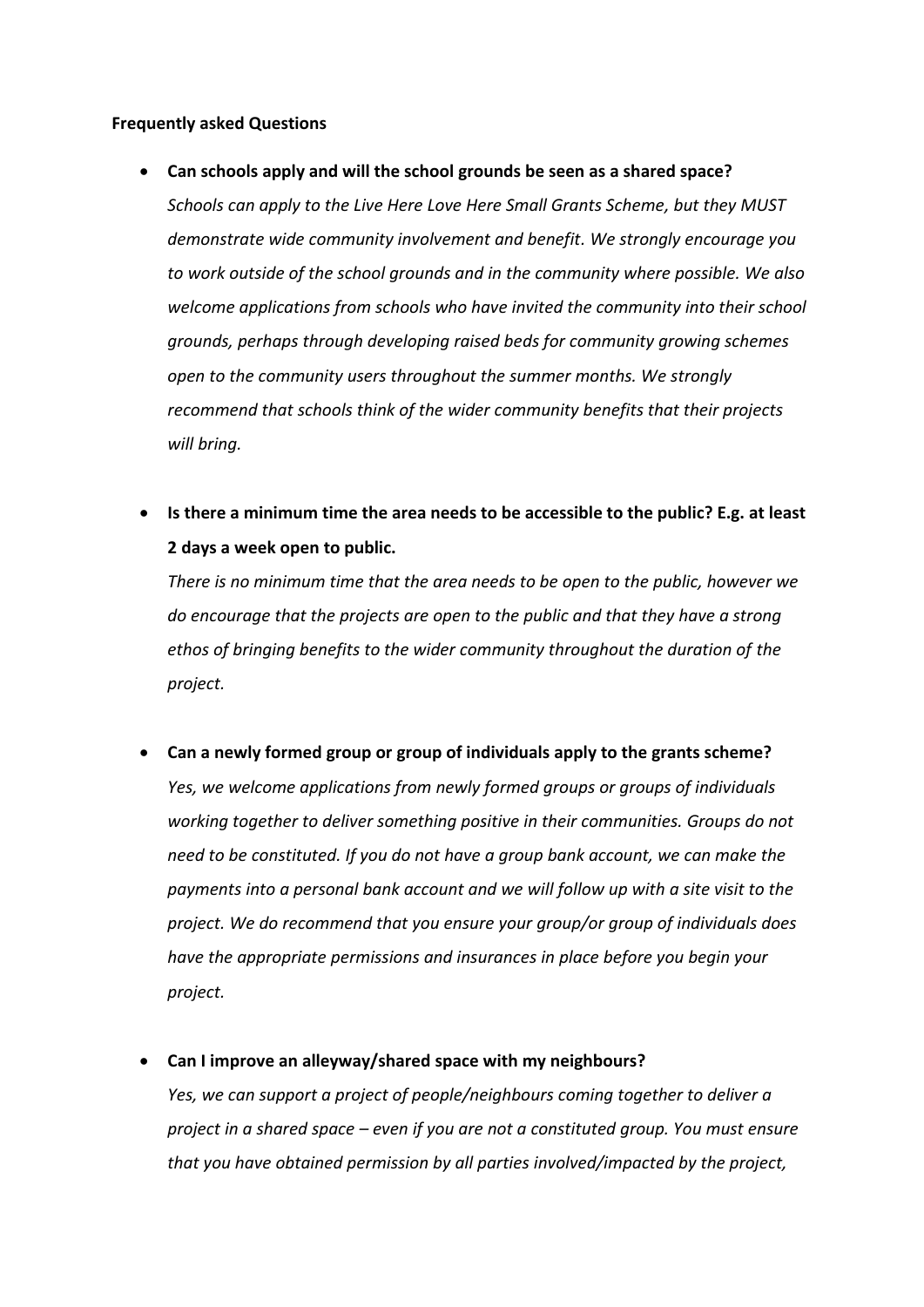*this could be residents and landowners. If you have difficulties finding out who owns the land, please contact your local council.*

## **Do you have to spend funding then claim it?**

*80% of funding can be claimed up front before your project begins, the remaining 20% is then reimbursed on the receipt of all the claim documents. Or, you can claim all the funding when you are ready to make the grant claim.*  We aim to deliver a quick turnaround on payments following the receipt of any grant *claim.*

# **Does written evidence of Landowner Permission need to be submitted?**

*No, we do not need to see any evidence of landowner permission, it is your responsibility to ensure you have obtained all permissions to carry out your project before it begins.*

### **Can you submit more than one application?**

*Yes, groups can submit multiple applications, each application will be judged on it's own merits.*

# **Do you need to submit quotes for items?**

*When submitting your grant claim you must follow the guidelines:*

- *- No quotes are required for items under £300*
- *- Two quotes are required for items £300 to £3,000*

*Receipts/invoices and proof of expenditure must be submitted with ALL claims for ALL items purchased (evidence of online quotes will be accepted).*

 **I'm applying to multiple funding avenues will this hamper my chances of getting funding?**

*As long as you can demonstrate how the Live Here Love Here Small Grants project will be a stand-alone element of a wider funded project then it will not hamper your chances of receiving funding.*